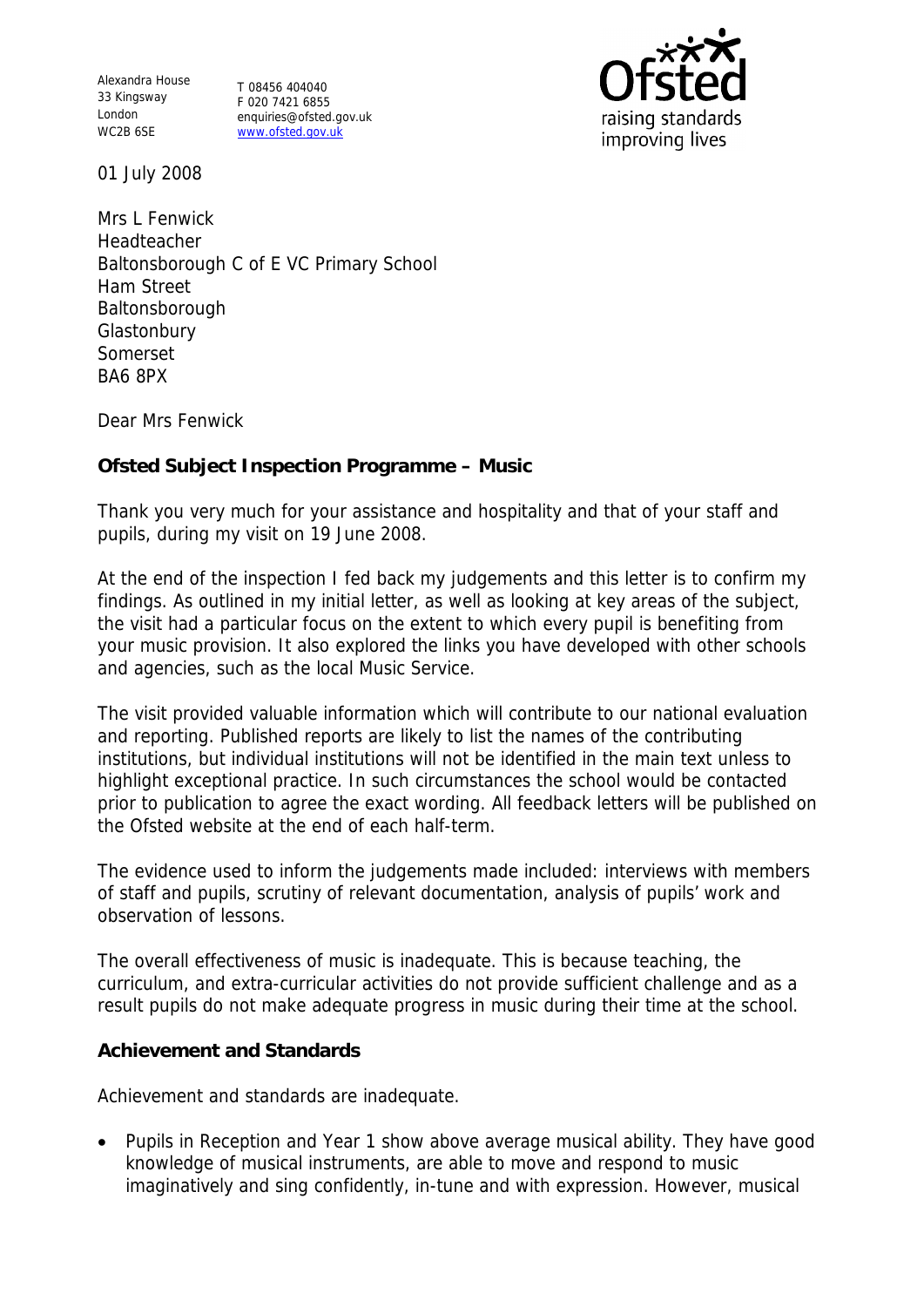standards at the end of Key Stage 2 are only broadly average and this represents inadequate progress. Composing work is particularly weak.

• Pupils throughout the school are in the very early stages of learning to play the recorder through instruction provided by their class teachers. A good number of pupils receive additional instrumental tuition in and out of school but there are insufficient opportunities for them to use and develop these skills in music curriculum lessons or in extra-curricular activities. Pupils enjoy singing in the area music concerts and in the end of term events. However, they are right in wanting more variety in their music lessons, particularly more opportunities to play instruments in addition to playing recorders and singing.

 **Quality of teaching and learning**

The overall quality of teaching and learning is inadequate.

- Working relationships and behaviour are good in all lessons and pupils show an extremely positive attitude to learning. Whilst teachers are always enthusiastic and encouraging, they do not provide sufficient challenge for pupils or sequenced steps of learning.
- All lessons start with a warm-up activity. However, these activities are often unrelated to the main activity that follows, and therefore do not help pupils make connections in their work.
- Too often, discussions or instructions are not linked to how pupils could improve their work. Opportunities are missed for pupils to record and discuss their own work.
- Work is not assessed, and consequently the school does not hold any information about the standard of pupils' work in music. This means that teachers have limited information to help them plan lessons that are appropriately challenging to the needs, interests and abilities of pupils, particularly the most able and those with additional instrumental skills.

**Quality of the music curriculum and extra-curricular provision**

The overall quality of the curriculum and extra-curricular provision is inadequate.

- There is a two-year rolling programme for each class which includes cross-curricular projects and discreet musical activities. Whilst these programmes give clear guidance about the types of activities to be completed, there is insufficient detail about the specific musical skills and knowledge to be learnt by pupils, particularly in the later years of Key Stage 2. There is no planned differentiation to take account of the mixed-ages within each class.
- Whilst some pupils learn the guitar, clarinet and violin there are no opportunities for them to play these together in school groups. Pupils have opportunities to sing in the end-of-term services and Class 2 participates in the local schools' festival but there is no regular school choir or vocal group.
- Funding for wider musical opportunities has been used this year to purchase wholeclass sets of recorders and teaching materials, for use by class teachers. Next year, the school is planning to use this money to purchase further teaching materials and resources for use by the new music coordinator.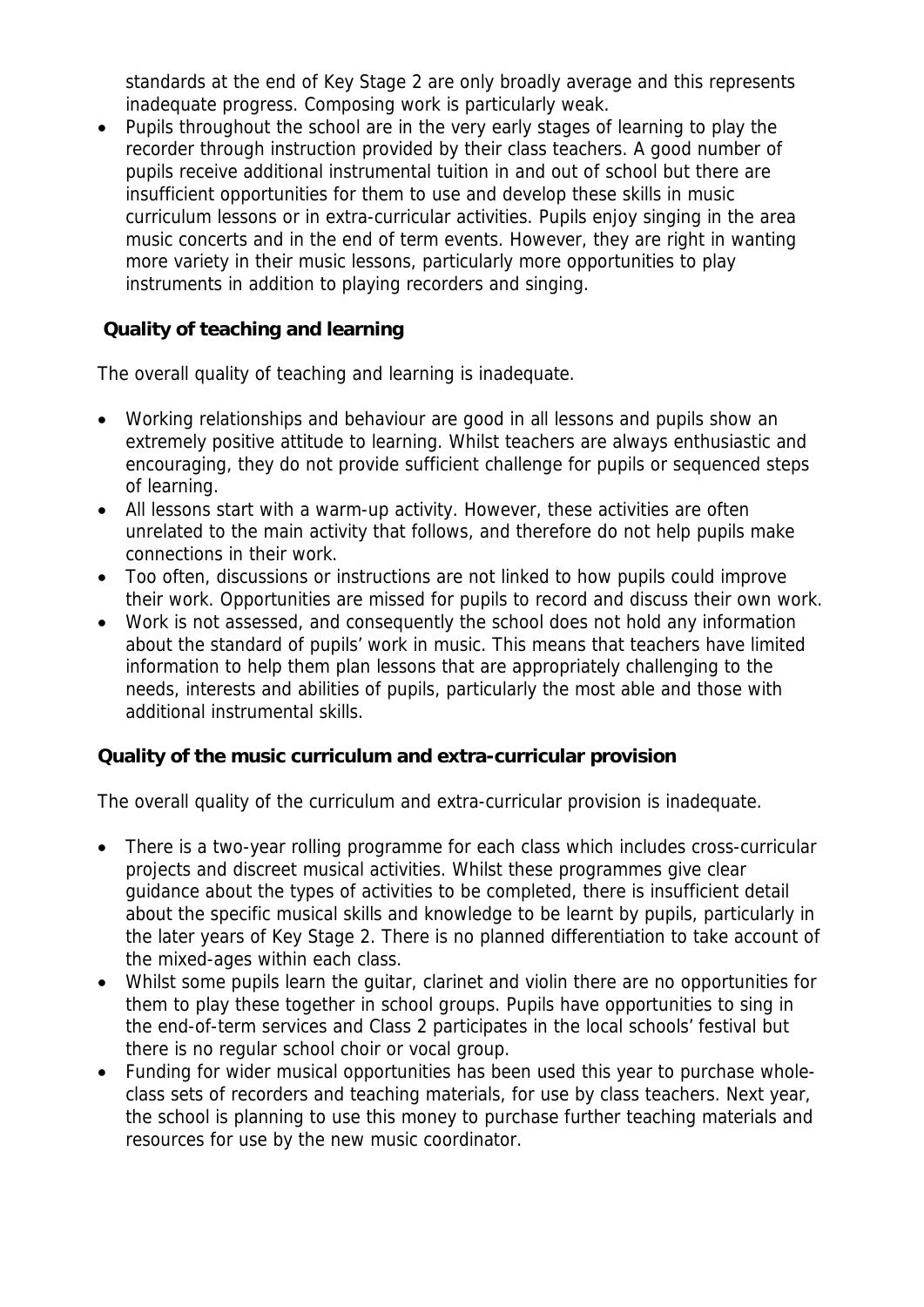**Leadership and management of music**

The overall quality of leadership and management is inadequate.

- Throughout this inspection you and your staff were open and honest, and an accurate self-evaluation of music was given. It is recognised that pupils have not made adequate progress in their musical development. However, you and your governors have acted positively by appointing an experienced music coordinator to your staff from September 2008 who has already put improvement plans in place, and you have a clear vision for the importance and place of music in your school. The school, therefore, is well placed to take forward the necessary improvement.
- Prior to this inspection, the school was not aware of national initiatives in music education. However, the school has now registered with the national singing strategy and has details of professional development opportunities to support the new music coordinator and other staff.

**Subject issues: Data collection and partnerships**

- The Music Service provides instrumental lessons and organises the annual schools' music festival, which is supported by your school. There are also good links with the local community, including participation in the annual village pageant.
- There is no data on music.

## **Inclusion**

- Teachers and teaching assistants ensure that everyone is included and able to participate in curriculum lessons. Pupils with learning difficulties and/or disabilities are identified and there is good support for them in lessons.
- Everyone is encouraged to participate in performance opportunities such as the annual schools' music festival. All pupils are able to apply for instrumental tuition. However, insufficient use is made in class lessons of the advanced skills of pupils who play instruments.

**Areas for improvement, which we discussed and agreed, included:**

- developing the music curriculum and extra-curricular activities so they reflect the needs, interests, and abilities of pupils and progressively develop their musical skills and knowledge
- making sure pupils are clear about the focus for their learning and what they need to do to improve their work
- collecting information about the progress pupils make so that work can be matched to their learning needs.

I very much hope that these observations are useful as you continue to develop music in your school.

A copy of this feedback will be sent to your local authority, will be available to the next institutional inspection team, and will be published.